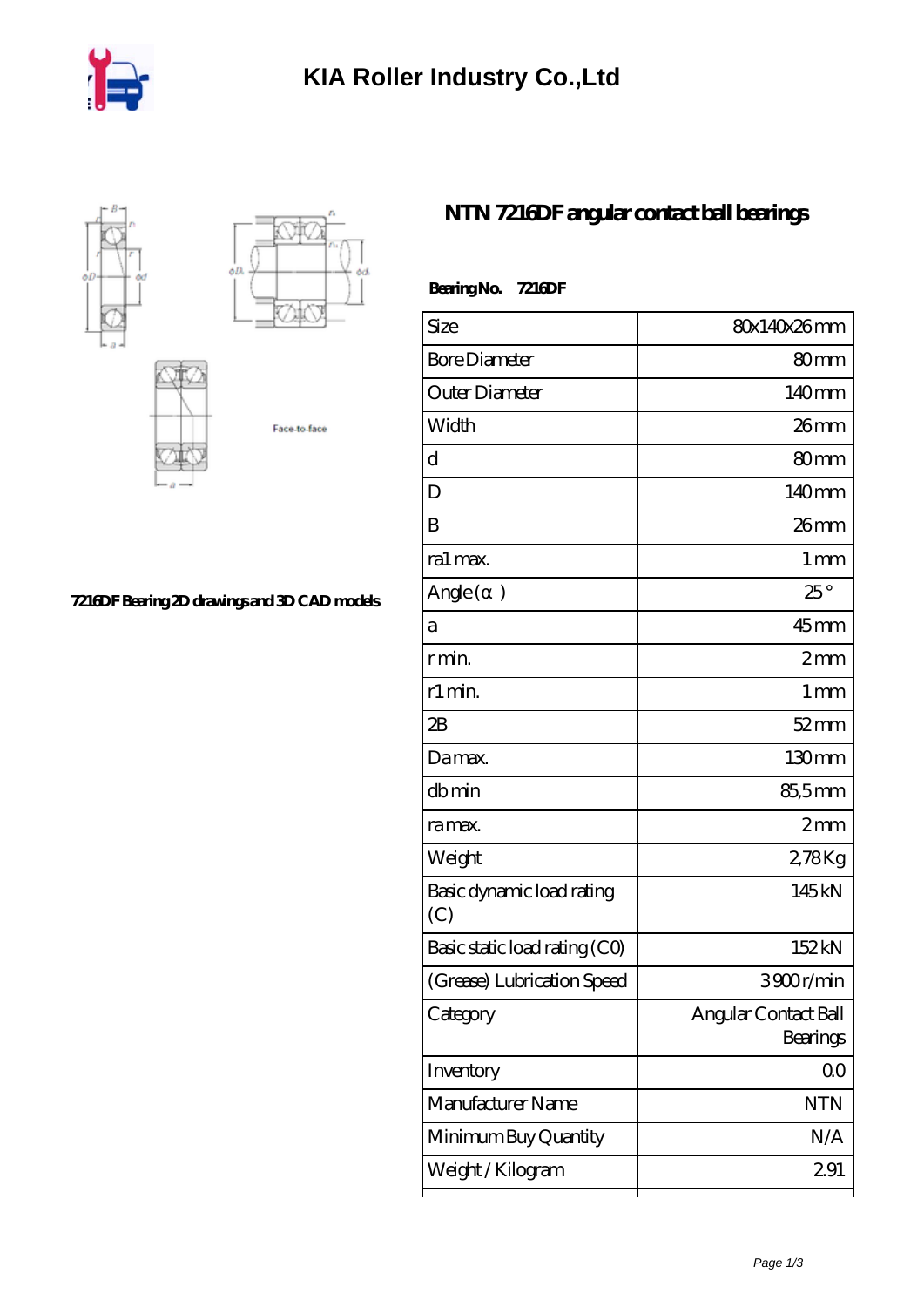

## **[KIA Roller Industry Co.,Ltd](https://m.iyded.com)**

| Product Group                      | BOO3O8                                                                                                                                                                    |
|------------------------------------|---------------------------------------------------------------------------------------------------------------------------------------------------------------------------|
| Enclosure                          | Open                                                                                                                                                                      |
| Flush Ground                       | Yes                                                                                                                                                                       |
| Rolling Element                    | <b>Ball Bearing</b>                                                                                                                                                       |
| Number of Rows of Balls            | Single Row                                                                                                                                                                |
| Precision Class                    | ABEC 1   ISO PO                                                                                                                                                           |
| Maximum Capacity / Filling<br>Slot | No                                                                                                                                                                        |
| Snap Ring                          | No                                                                                                                                                                        |
| Cage Material                      | Steel                                                                                                                                                                     |
| Contact Angle                      | 30Degree                                                                                                                                                                  |
| Internal Clearance                 | CO-Medium                                                                                                                                                                 |
| Number of Bearings                 | $2(1 \,\text{Pair})$                                                                                                                                                      |
| Mounting Arrangement               | Duplex-Face to Face                                                                                                                                                       |
| Inch - Metric                      | Metric                                                                                                                                                                    |
| Long Description                   | 80MM Bore; 140MM<br>Outside Diameter; 52MM<br>Width; Open; Yes Flush<br>Ground; Ball Bearing; Single<br>Row of Balls, ABEC 1   ISO<br>PQ No Filling Slot; No Snap<br>Ring |
| Category                           | Angular Contact Ball<br>Bearing                                                                                                                                           |
| <b>UNSPSC</b>                      | 31171531                                                                                                                                                                  |
| Harmonized Tariff Code             | 8482105028                                                                                                                                                                |
| Noun                               | Bearing                                                                                                                                                                   |
| Keyword String                     | Angular Contact                                                                                                                                                           |
| Manufacturer URL                   | http://www.ntnamerica.co<br>m                                                                                                                                             |
| Manufacturer Item Number           | 7216DF                                                                                                                                                                    |
| Weight/LBS                         | 6409                                                                                                                                                                      |
| Bore                               | 315Inch   80Millimeter                                                                                                                                                    |
| Width                              | 2047 Inch   52 Millimeter                                                                                                                                                 |
| Outside Diameter                   | 5512Inch   140Millimeter                                                                                                                                                  |